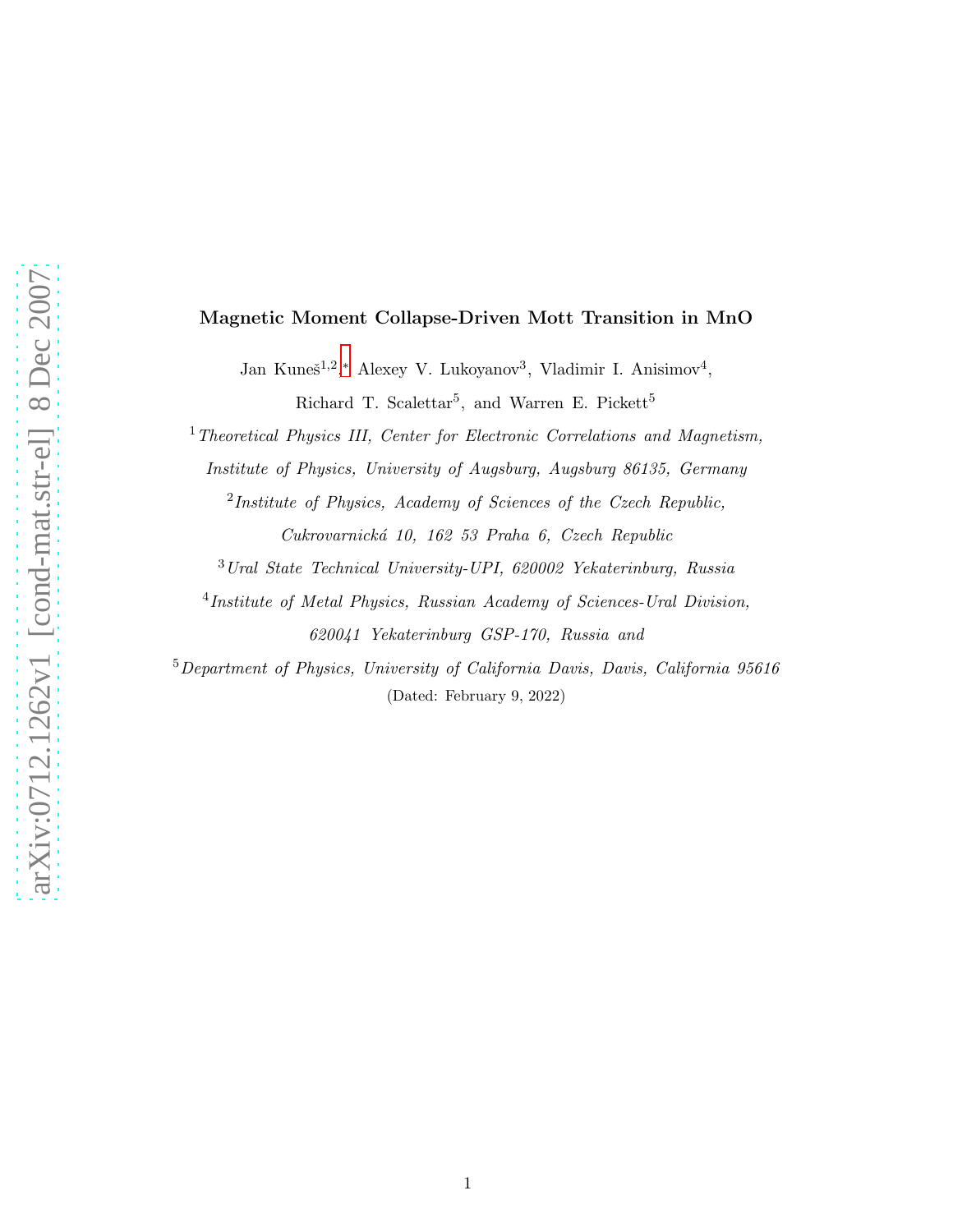The metal-insulator transition in correlated electron systems, where electron states transform from itinerant to localized, has been one of the central themes of condensed matter physics for more than half a century. The persistence of this question has been a consequence both of the intricacy of the fundamental issues and the growing recognition of the complexities that arise in real materials, even when strong repulsive interactions play the primary role. The initial concept of Mott was based on the relative importance of kinetic hopping (measured by the bandwidth) and on-site repulsion of electrons. Real materials, however, have many additional degrees of freedom that, as is recently attracting note, give rise to a rich variety of scenarios for a "Mott transition." Here we report results for the classic correlated insulator MnO which reproduce a simultaneous moment collapse, volume collapse, and metallization transition near the observed pressure, and identify the mechanism as collapse of the magnetic moment due to increase of crystal field splitting, rather than to variation in the bandwidth.

We consider, as one of the simpler examples of the canonical Mott insulators, $^{1,2}$  $^{1,2}$  $^{1,2}$  $^{1,2}$  the rocksalt structure transition metal monoxide (TMMO) manganese oxide with half-filled 3d shell. MnO is, most certainly, a multiorbital multielectron system with the accompanying complexities of the tenfold degeneracy, but the half-filled  $3d$  states under ambient conditions lead to a spherical spinonly magnetic moment. Applying pressure to such a system leads to a number of changes, including insulator-metal transition, orbital repopulation, moment reduction, and volume collapse if a firstorder transition results. These changes may occur simultaneously, or sequentially over a range of volumes.[3](#page-14-3) Any of these may be accompanied by a structural phase transition, that is, a change in crystal symmetry, but an isostructural volume collapse may occur as well. The 3d bandwidth of such a Mott insulator is very susceptible to applied pressure, and has been thought to be one of the main controlling factors in the transition.

While MnO's half-filled shell seems to give it a connection to well studied models, this aspect also makes it atypical of transition metal monoxides, as shown by Saitoh *et al.* who compiled<sup>[4](#page-14-4)</sup> effective parameters for TMMOs from spectroscopic information. An effective intra-atomic Coulomb repulsion energy  $U_{eff}$  as defined by them is roughly twice as large as for the other 3d monoxides, and this has been used to suggest that MnO may be the most strongly correlated TMMO. The complexity that should be expected can be grasped by listing the relevant energy scales: 3d band-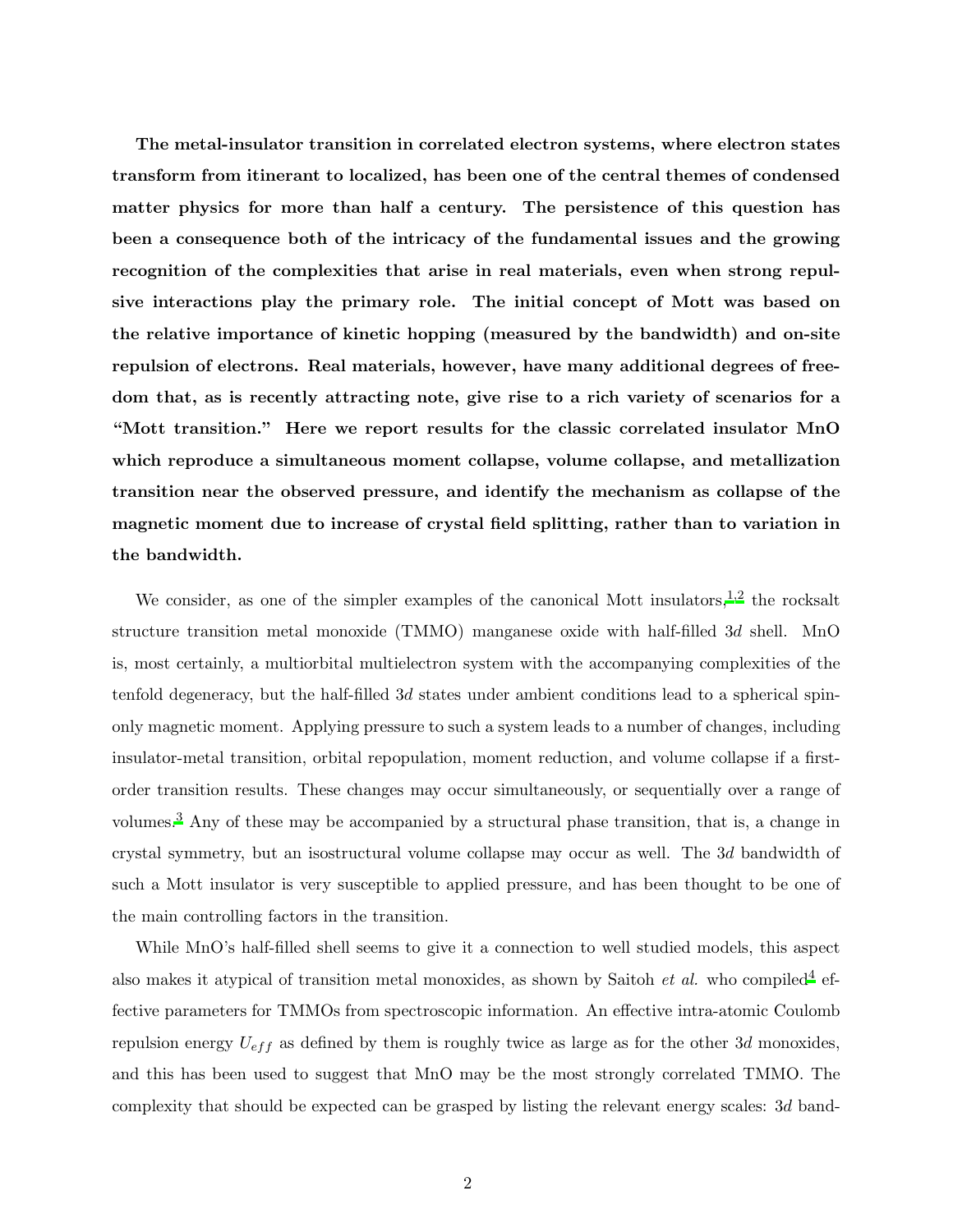width W, Coulomb repulsion U, intra-atomic  $d - d$  exchange energy (Hund's rule) J, crystal field splitting  $\Delta_{cf} = \varepsilon_{e_g} - \varepsilon_{t_{2g}}$ , and charge transfer energy  $\Delta_{ct} \equiv \varepsilon_{t_{2g}} - \varepsilon_p$  [the difference in Mn 3d (we use  $t_{2g}$ ) and O 2p site energies]. All of these scales evolve as the volume decreases, altering the various microscopic processes and making the pressure-driven Mott transition a challenging phenomenon to describe.

Early shock data<sup>[5](#page-14-5)</sup>, and then Raman and optical studies,  $6,7$  $6,7$  had identified a transformation in MnO in the neighborhood of 90-105 GPa. Transport,<sup>[8](#page-14-8)</sup> magnetic,<sup>8</sup> structural and spectroscopic,<sup>[9](#page-14-9)[,10](#page-14-10)</sup> and reflectivity<sup>[6](#page-14-6)</sup> data all point to a first-order, insulator-metal Mott transition near 100 GPa with (reduced) volume  $(v = V/V_0)$  collapse  $v=0.68\rightarrow 0.63$ , and moment collapse (from  $\sim 5\mu_B$  to  $1\mu_B$  or less<sup>[9](#page-14-9)[,10](#page-14-10)</sup>). The structural data indicates a B1 $\rightarrow$ B8 change just before the Mott transition, which thus occurs within the B8 (NiAs) phase rather than the B1 (NaCl) phase. Since the local environment of the Mn ion remains the same, this structural change is not expected to have much effect on the Mott transition in the disordered phase.

Dynamical mean field theory  $(DMFT)^{11,12,13}$  $(DMFT)^{11,12,13}$  $(DMFT)^{11,12,13}$  $(DMFT)^{11,12,13}$  $(DMFT)^{11,12,13}$  as an approach for studying real materials has been showing impressive successes.[14](#page-14-14)[,15](#page-14-15)[,16](#page-14-16)[,17](#page-15-0)[,18](#page-15-1)[,19](#page-15-2)[,20](#page-15-3)[,21](#page-15-4)? The method that we have implemented and applied (see Methods section below) moves the treatment significantly beyond the methods used earlier for TMMOs, by including a full thermodynamic average of local dynamic processes resulting from the strong interaction and all orbitals that can be relevant. Cohen, Mazin, and Isaak calculated the energy and magnetic moment using only local density approximation (LDA) based interactions.[23](#page-15-5) In LDA MnO metalizes at (much too) low pressure; within the metallic phase they obtained a moment and volume collapse around 150 GPa. Fang and collaborators addressed this difficulty by using LDA only for the high pressure phase, and modeling the low pressure phase with the correlated  $LDA+U$  method.<sup>[24](#page-15-6)</sup> With two different functionals, however, it is not possible to ob-tain the transition pressure. Four correlated electronic structure methods<sup>[25](#page-15-7)</sup>, applied throughout the volume range of interest, have probed the behavior of MnO under pressure; all obtained a high spin (HS,  $S = \frac{5}{2}$ )  $(\frac{5}{2})$  to low spin (LS,  $S = \frac{1}{2}$ )  $\frac{1}{2}$ ) moment collapse but their predictions differed considerably in other respects, demonstrating that the specific treatment of correlation effects is crucial. The prediction of the  $LDA+U$  method, which is regarded as the static,  $T=0$  limit of the  $LDA+DMFT$ theory used here, is found to be affected by magnetic order, $^{26}$  $^{26}$  $^{26}$  and predicts a zero temperature moment collapse in an insulator-insulator transition around 120 GPa (the pressure depends on the value of  $J$ ), with little difference between the B1 and B8 structure results. Thermodynamic fluctuations have not been included in any previous study of MnO.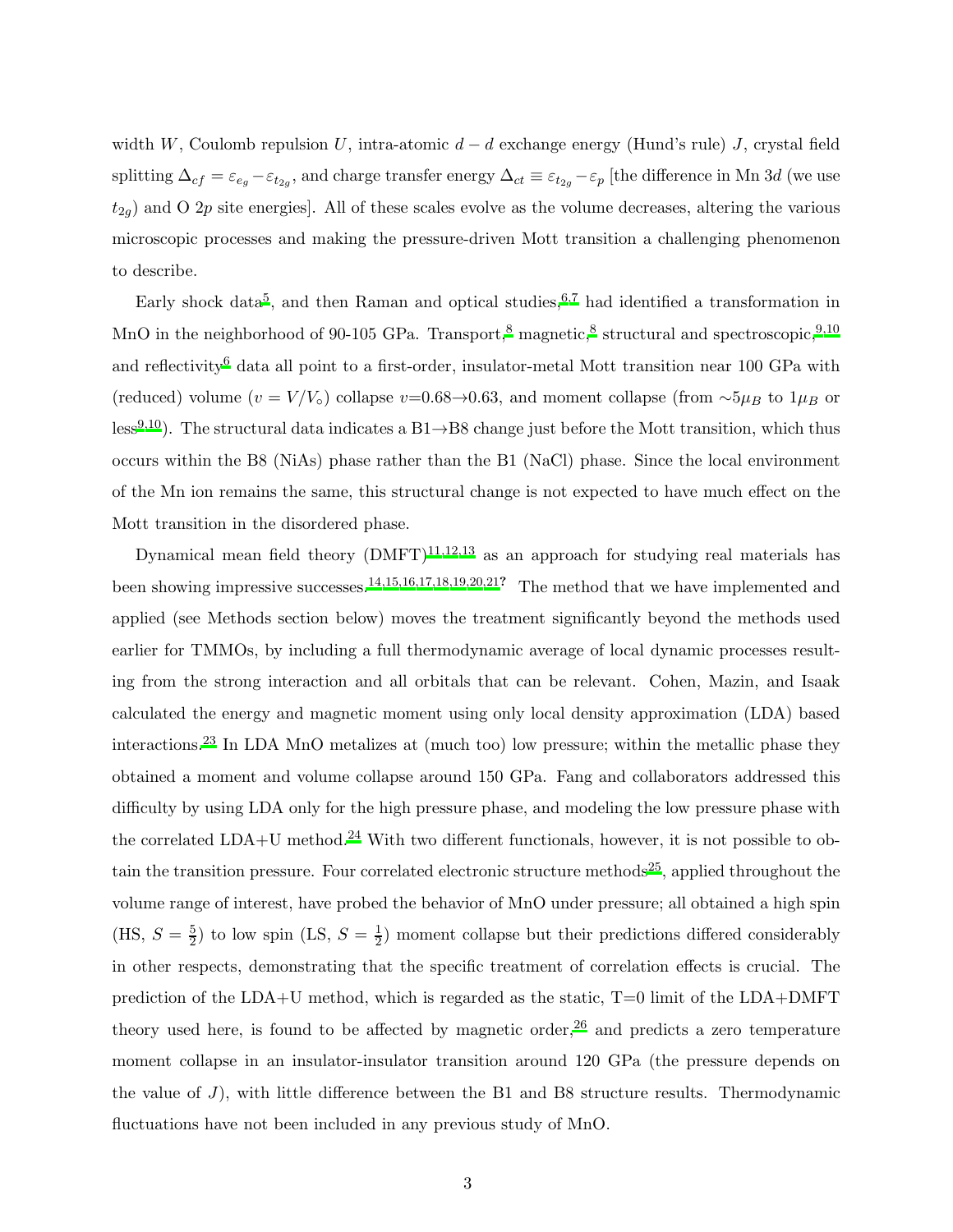

<span id="page-3-0"></span>FIG. 1: This figure shows how the decrease in the local moment correlates with the orbital occupations, which reveal the spin state with relative volume.. The upper panel gives average instantaneous local moment  $M_s$  (black) and effective local moment  $M_{eff}$  (green), and comparison to the Mn 3d orbital occupancies (lower panel) resolved into  $e_g$  (red) and  $t_2g$  (black) components. The solid lines represent the results obtained with the physical values  $U=6.9$  eV,  $J=0.86$  eV; the dashed lines using the enhanced value  $J=1$  eV and constant  $U/J$  ratio illustrates how the moment collapse is suppressed to smaller volume if the spin-exchange coupling is increased. Closing of the  $t_{2g}$  and  $e_g$  gaps is indicated by the black and red vertical lines respectively, confirming a connection between metallization and moment collapse. The analogous closing of the gaps for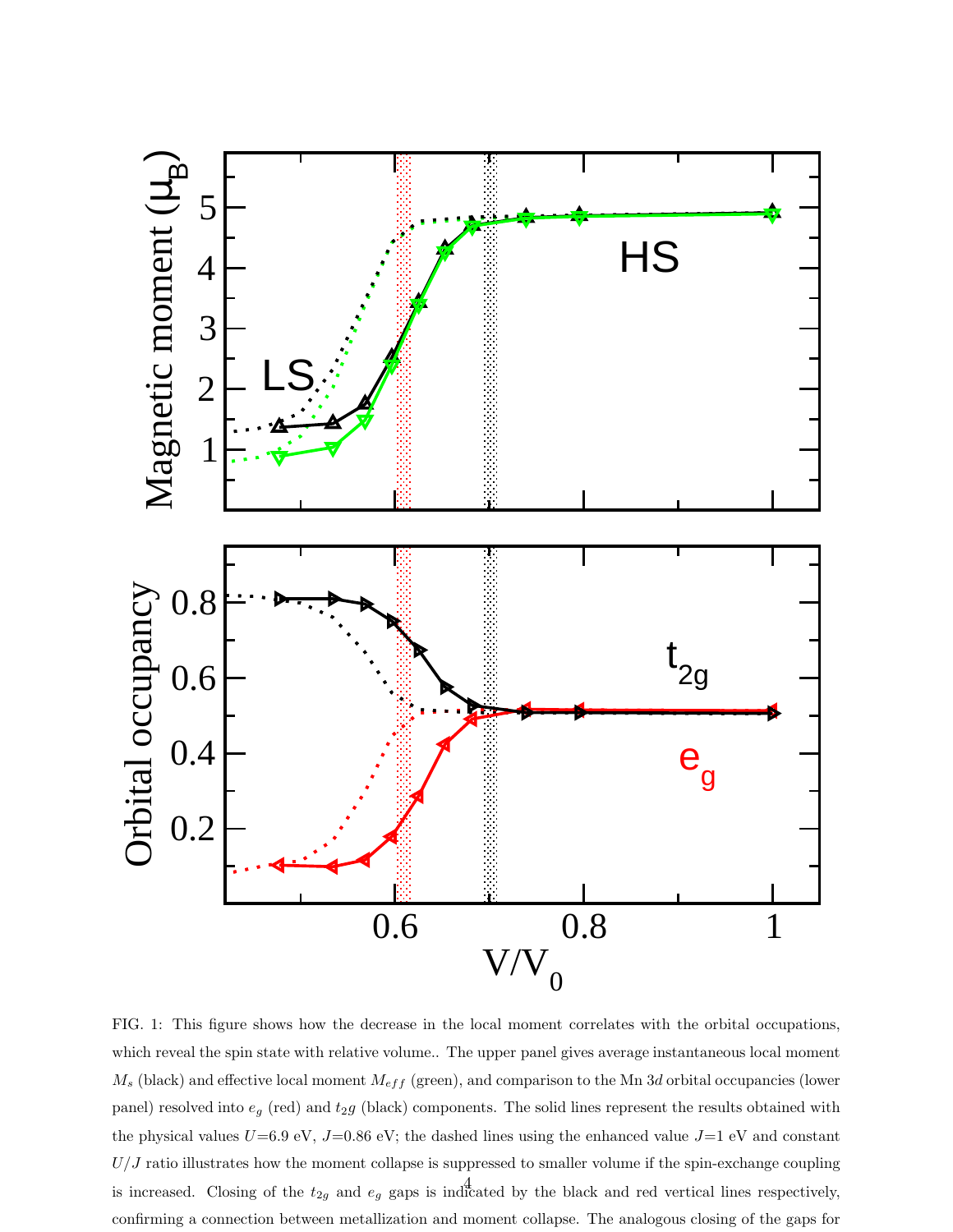

<span id="page-4-0"></span>FIG. 2: Ambient pressure x-ray photoemission spectroscopy (XPS) and bremsstrahlung isochromat spec-troscopy (BIS) data of van Elp et al.<sup>[\[30](#page-15-9)]</sup> on both sides of the energy gap for MnO. The upper curve, offset for clarity, is to be compared with the present DMFT result (bottom curve). While the separation of the main peaks is underestimated by  $\sim 10\%$ , the overall agreement in positions of structure is excellent.

# Magnetic Moment Collapse and Metallization

Following most closely the approach developed and implemented by McMahan, Held, and Scalettar<sup>[27](#page-15-10)[,28](#page-15-11)[,29](#page-15-12)</sup> for pressure studies of elemental lanthanides, we have addressed the pressure-driven collapse of the correlated insulating state, using MnO as the prototype. Fig. [1](#page-3-0) illustrates the evolution of the local magnetic moment and Mn 3d occupancies with volume. We use two different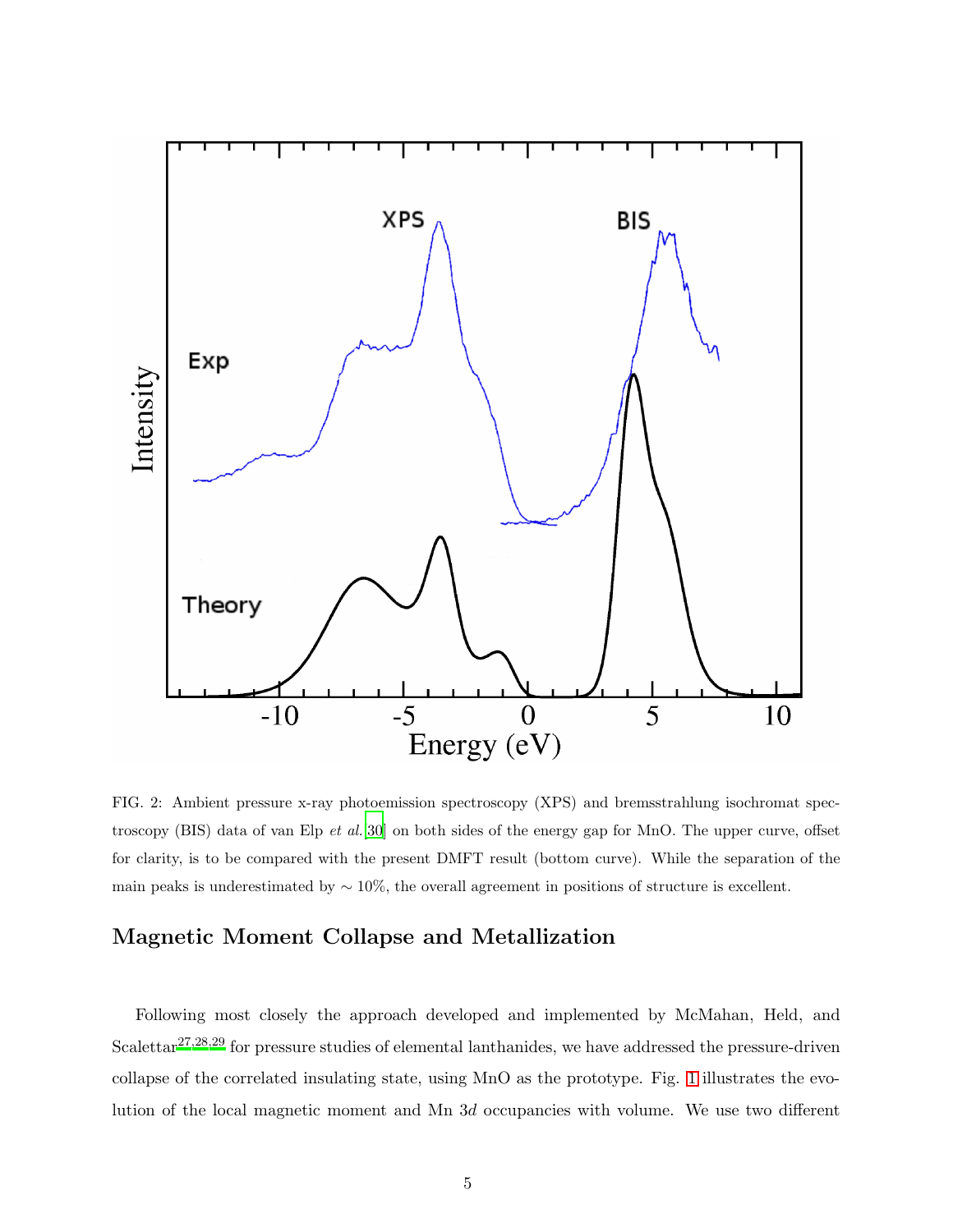measures of the local moment: (a) the mean instantaneous moment defined as an equal time correlation function  $M_s = \sqrt{\langle \hat{m}_z^2 \rangle}$  and (b) effective local moment defined through the local spin susceptibility  $M_{eff} = \sqrt{T \chi_{loc}}$ . These two moments have similar T-independent values in materials with Curie-Weiss behavior. Under compression, the local moment and Mn 3d orbital occupancies retain their ambient pressure HS values  $(S = \frac{5}{2})$  down to about v=0.68. Further compression rapidly degrades the moment, which is accompanied by redistribution of electrons  $e_g \rightarrow t_{2g}$  within the Mn 3d shell. The local moments and orbital occupancies start to level off to the LS values around  $v = 0.57$ . The reduction of  $M_{eff}$  below  $M_s$  in the LS state indicates that the local moment screening (charge fluctuations) is enhanced in comparison to the HS state.

Next we address the spectral properties, where the shortcomings of the LDA spectrum have been clear for decades. In Fig. [2](#page-4-0) we compare the calculated total Mn 3d spectral function at ambient pressure with the photoemission data of van Elp  $et$  al.<sup>[30](#page-15-9)</sup>. Excellent agreement is obtained for the gap and for the peak positions. (We note that using the enhanced value of  $J=1$  eV gives significantly poorer agreement.) Having obtained a correct ambient pressure spectrum, we proceed in the study of the Mott transition by following the evolution with decreasing volume of the symmetry-resolved  $(t_{2g}, e_g)$  spectral densities, presented in Fig. [3.](#page-6-0) The onset of the moment collapse around  $v = 0.68$ is signaled by, and associated with, closing of the gap in the  $t_{2g}$  channel, while the  $e_g$  gap is still visible at  $v = 0.63$ . This orbital selectivity<sup>[31](#page-15-13)[,32](#page-15-14)</sup> in metalization cannot be an exact property since both  $e_g$  and  $t_{2g}$  bands hybridize with the same O 2p bands throughout the Brillouin zone; however, the smallness of  $t_{2g}-2p$  mixing allows the orbital selectivity to be remarkably pronounced. As the  $t_{2g}$  gap closes, a quasiparticle peak appears at the chemical potential (E=0) as has been seen in simple models.<sup>[12](#page-14-12)</sup> Once in the LS state, the spectral functions bear strong resemblance to the parent LDA bands. In particular, the LDA ( $U = J = 0$ )  $t_{2g}$  spectrum contains a sharp peak just at/below the chemical potential, so it is not certain how much of the peak arising at the transition is due to the many-body nature of the system.

## Mechanism of the Mott Transition in MnO

We now address a fundamental point of this work, namely the connection between moment collapse and metal-insulator transition, by observation of the impact of pressure on the effective Hamiltonian. Since  $U$  and  $J$  do not change, the pressure enters the calculation only through the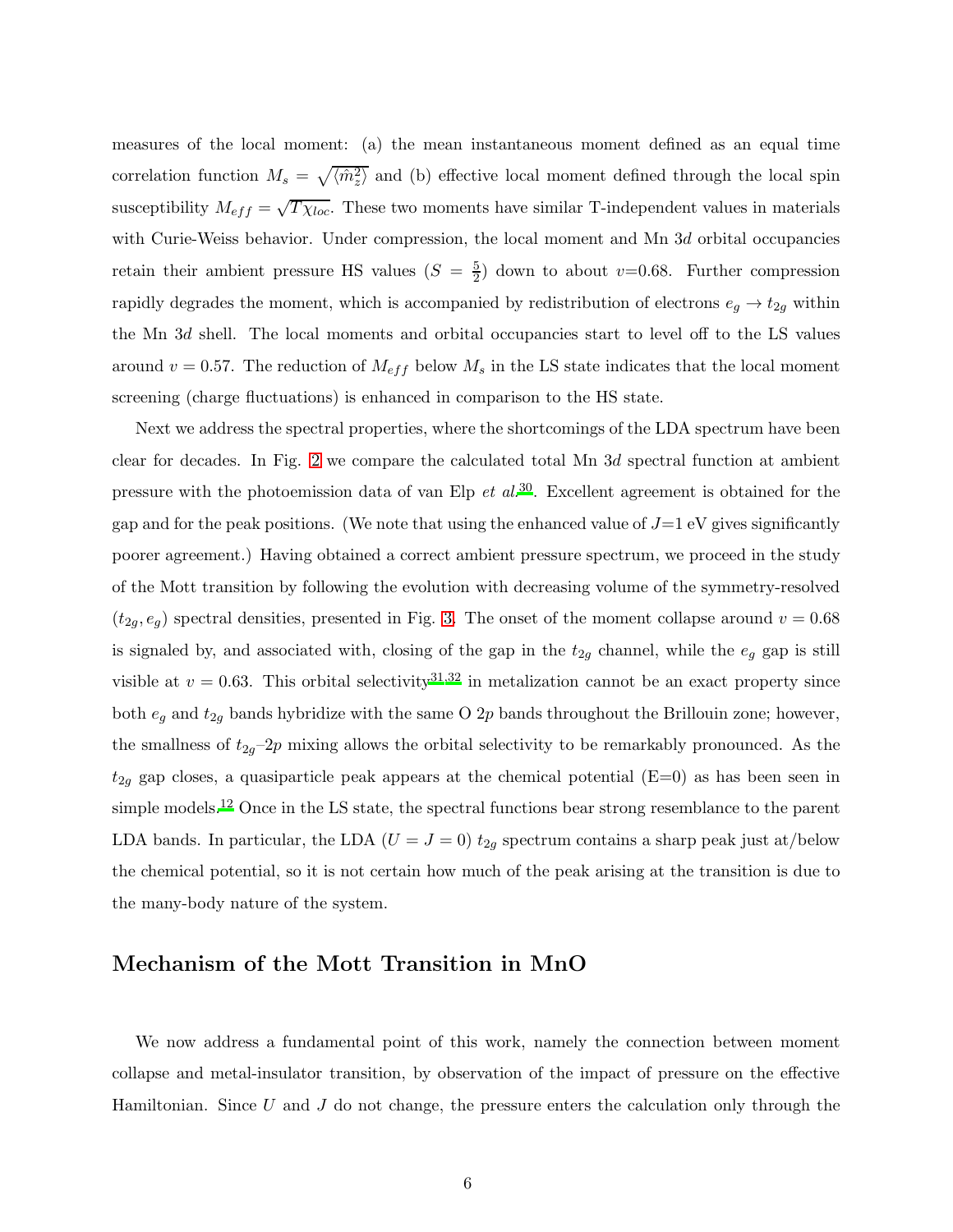

<span id="page-6-0"></span>FIG. 3: View of the evolution of the Mn 3d spectral densities under pressure (pressure increasing from bottom to top). The single-particle spectral functions are resolved into  $e_g$  (left) and  $t_{2g}$  (right) irreducible representations for varying relative volume. Note the spectral weight shift under pressure: de-occupation of  $e_g$  occurs as the increase in occupation of  $t_{2g}$  proceeds (occupation  $\equiv$  integrated weight over negative energies). For the lowest volume we show the uncorrelated (LDA) spectra for comparison (dotted lines). Apparently the main spectral features at high pressure originate from the uncorrelated band structure with some many-body renormalization. At even higher pressures the spectra remain qualitatively unchanged with some reduction of the weight of the high energy shoulders.

quadratic (one-electron) part of the effective Hamiltonian. Reducing the role of pressure down to fundamentals one ends up with two effects: (i) broadening of the 3d bands and (ii) increase of the crystal-field splitting  $\Delta_{cf}$ . (We define  $\Delta_{cf}$  in terms of the site energies of the  $e_g$  and  $t_{2g}$  Wannier functions; the  $e_g-t_{2g}$  band splitting is substantially larger due to ligand field effects.) The evolution of the leading band structure quantities, which are the nearest-neighbor hopping amplitude  $t_{pd\sigma}$ ,  $\Delta_{cf}$ , and  $\Delta_{ct}$ , are shown in the inset of Fig. [5.](#page-9-0) Since the 3d bandwidth arises mainly through Mn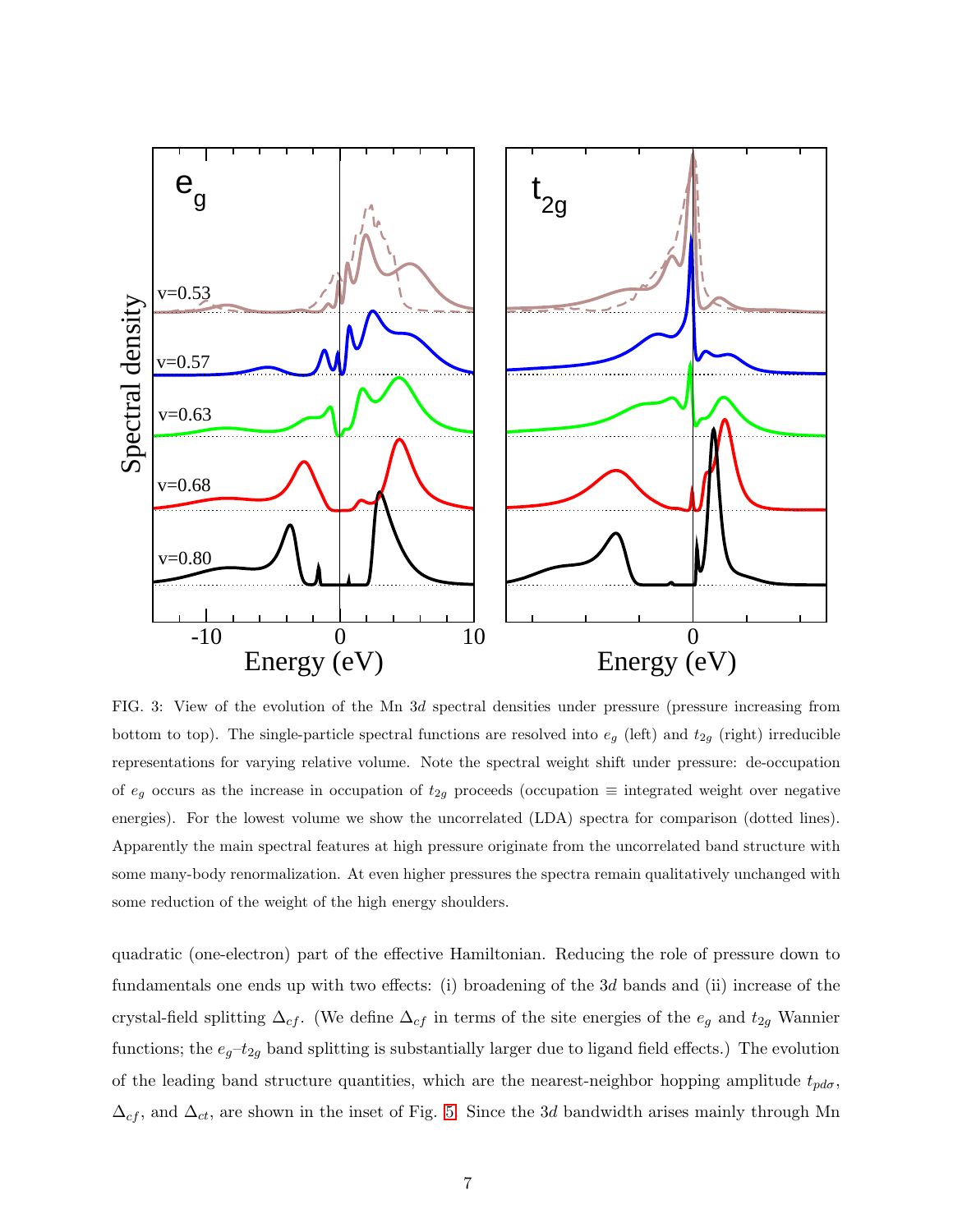$3d$  – O 2p hybridization ( $W \propto t_{pd}^2/\Delta_{ct}$ ) the increase of  $t_{pd}$  hopping with pressure is to some extent compensated by the overall lowering of the p bands (increase in  $\Delta_{ct}$ ).

So far we have demonstrated a connection between the moment collapse and metal-insulator transition (MIT), yet the chicken-and-egg question – which property drives? which property follows? – is not yet answered. To this end we have performed an additional calculation at  $v = 0.8$ (well within the insulating HS state) without *any* intra-atomic exchange  $(J=0)$ . In spite of the large  $U$  and same  $U/W$  ratio, a LS solution is obtained, which is metallic although strongly renormalized. This result clearly shows that the MIT is *driven by the collapse of the moment*, which cannot withstand the increase of  $\Delta_{cf}$ . The transition is characterized as evolving from five halffilled bands  $t_{2g} + e_g$  (HS) to three  $t_{2g}$  bands with one hole per site (LS). The interaction energy cost of moving an electron from site to site is determined by  $U_{eff} = d^{n+1} + d^{n-1} - 2d^n$ . Using the atomic configurations corresponding to HS and LS states one arrives at an *effective* repulsion<sup>[33](#page-16-0)</sup>  $U_{eff}^{HS} = U + 4J = 10.3$  eV and  $U_{eff}^{LS} = U - J = 5.9$  eV respectively, indicating much stronger inhibition of the electron propagation in HS state. Moreover, the Mn  $3d(e_q)$  – O 2p hybridization provides an additional screening channel for the effective  $t_{2g} - t_{2g}$  interaction in the LS state. Indeed, a calculation performed in the LS state with O 2p states integrated out (keeping the 3d bandwidth unchanged) before solving the interacting problem leads to more pronounced high energy shoulders as compared to the solution with O-p states fully included; an indication of stronger local correlations.

These results establish that the transition is controlled by competition between the crystal-field spitting  $\Delta_{cf}$  (favoring the LS state) and the intra-atomic exchange coupling J (favoring the HS state). Although both energy scales are important for the outcome of the calculations, only the former  $(\Delta_{cf})$  is sensitive to an applied pressure. The importance of the value of J was also found in LDA+U studies of the Mott transition.<sup>[26](#page-15-8)</sup> Recently Werner and Millis<sup>[34](#page-16-1)</sup> studied a two band model with competing intra-atomic exchange and crystal-field splitting. In the parameter range relevant for the present study they found three different phases realized in the following order with increasing crystal-field splitting: (i) spin-polarized Mott insulator, (ii) metal with large orbital and spin fluctuations and (iii) orbitally polarized insulator. Moreover they found an orbitally selective closing of the gap upon doping in the vicinity to the (i)-(ii) phase boundary. The correspondence between their spin-polarized insulator phase (i) and the HS state of MnO is evident. The transition region in MnO and phase (ii) are both characterized by metallization and strong orbital fluctuations as well as the orbitally selective gap behavior. Also the LS state of MnO and the phase (iii) of the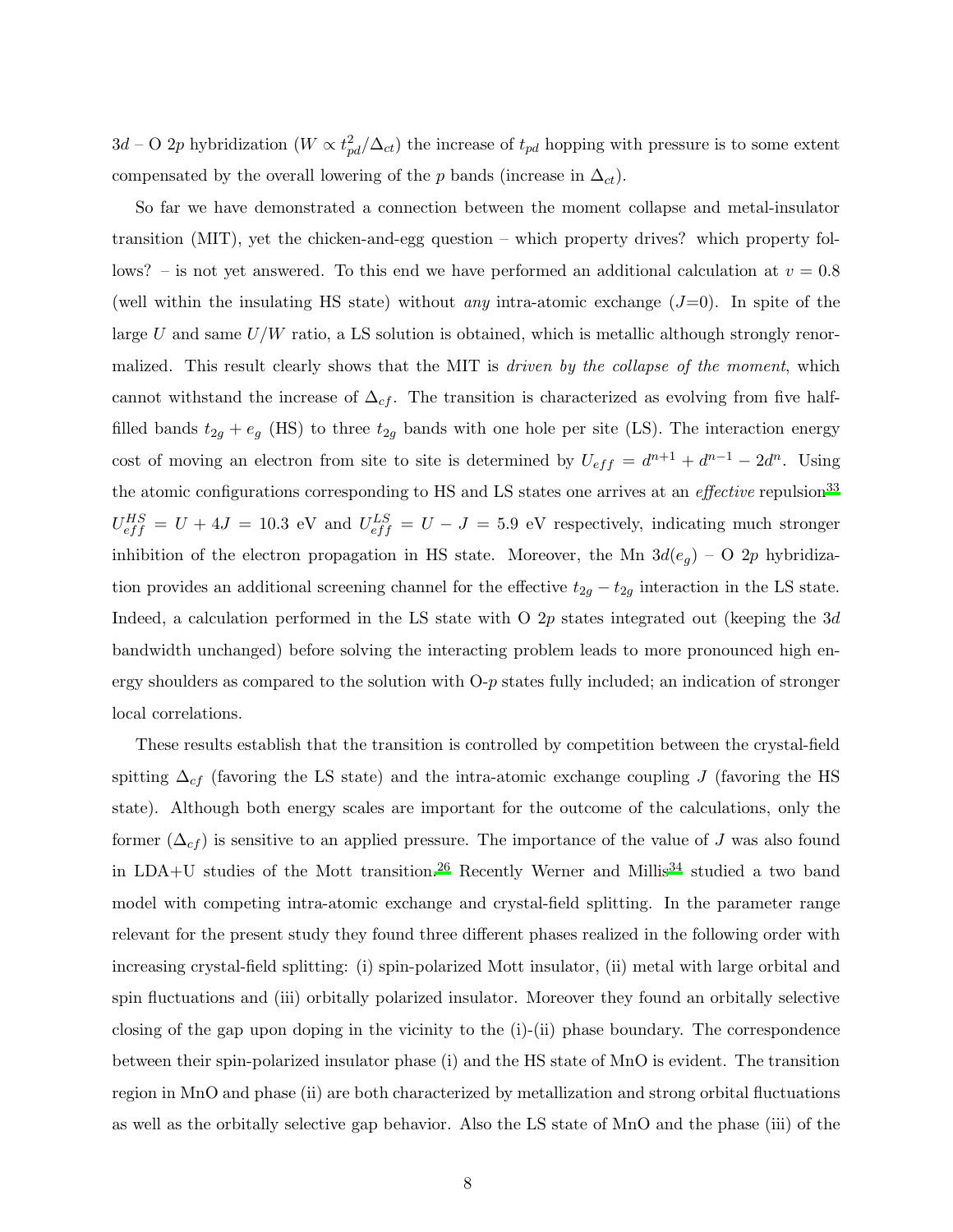

FIG. 4: Schematic energy diagrams of the spin states at both ambient pressure and at high pressure in the collapsed phase. Occupations of the Mn 3d levels are pictured for both high spin (left) and low spin (right). In the HS state two spin-up electrons occupy  $e_g$  orbitals at the cost of  $2\Delta_{cf}$  in energy, but the spin-exchange energy gain is -10J ( $5\times4/2$  = 10 pairs of parallel spin electrons). In the LS state, the crystal field energy cost has become too great, and although the spin-exchange energy is less  $[-4J \text{ from } 3 \times 2/2 \text{ (up)} + 1 \text{ (down)}]$  $= 4$  pairs] there is a net energy gain. The LDA energy difference is also a factor.

model exhibit similarity, the orbital polarization. The insulating character of their phase (iii) is dictated by band-filling and does not contradict the above analogy.

Like almost all previous studies using LDA+DMFT, we have included only the density-density terms of the Coulomb repulsion. Although they are not expected to influence a first-order volume collapse (see the next section) especially above 1000 K, it is gratifying to obtain some confirmation. Werner and Millis used the full Coulomb interaction in their study, and the similarity of the behavior of their model to what is found here for MnO provides some verification of the unimportance of the neglected terms.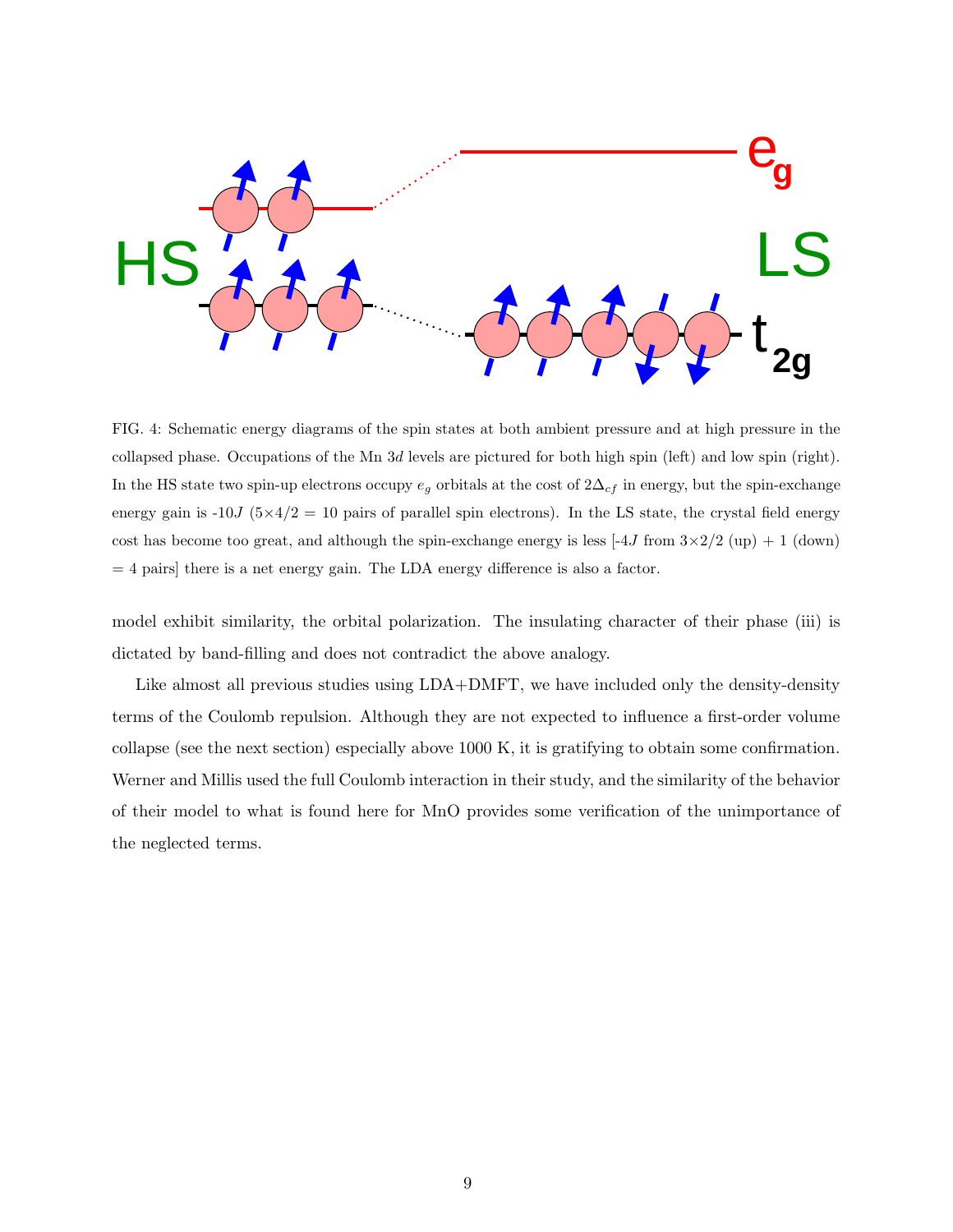

<span id="page-9-0"></span>FIG. 5: The equation of state that quantifies the volume collapse transition is presented in two representations. In the left panel is the internal energy versus volume (dashed line represents a spline interpolation), and the right panel shows the resulting volume versus pressure curve (shading indicates estimated uncertainty), obtained as a derivative of the spline interpolation of  $E(V)$ . The red bar on the  $V(P)$  curve lying at the theoretical transition pressure  $P_c^{th} = 120 \pm 15$  GPa determines the volume collapse  $v = 0.68 \rightarrow 0.59$ . The dotted curve represents  $V(P)$  for the enhanced value of exchange  $J=1$  eV, showing the shift of the Mott transition to higher pressure with larger *J*. Width of the shaded red bar indicates the uncertainty of  $P_c^{th}$ due to stochastic nature of QMC. The inset in the left panel shows the evolution of selected tight-binding parameters (units of eV); note specifically the factor of three increase in  $\Delta_{cf}$ .

## Equation of State and the Critical Pressure

To compare to high pressure experiments, knowledge of phase stability is needed, which can be obtained from free energy vs volume (equation of state EOS). The theoretical justification for applying DMFT using the underlying LDA description relies on a well-defined thermodynamic grand canonical potential functional, for which specific realizations have been suggested.<sup>[15](#page-14-15)[,27](#page-15-10)[,35](#page-16-2)</sup>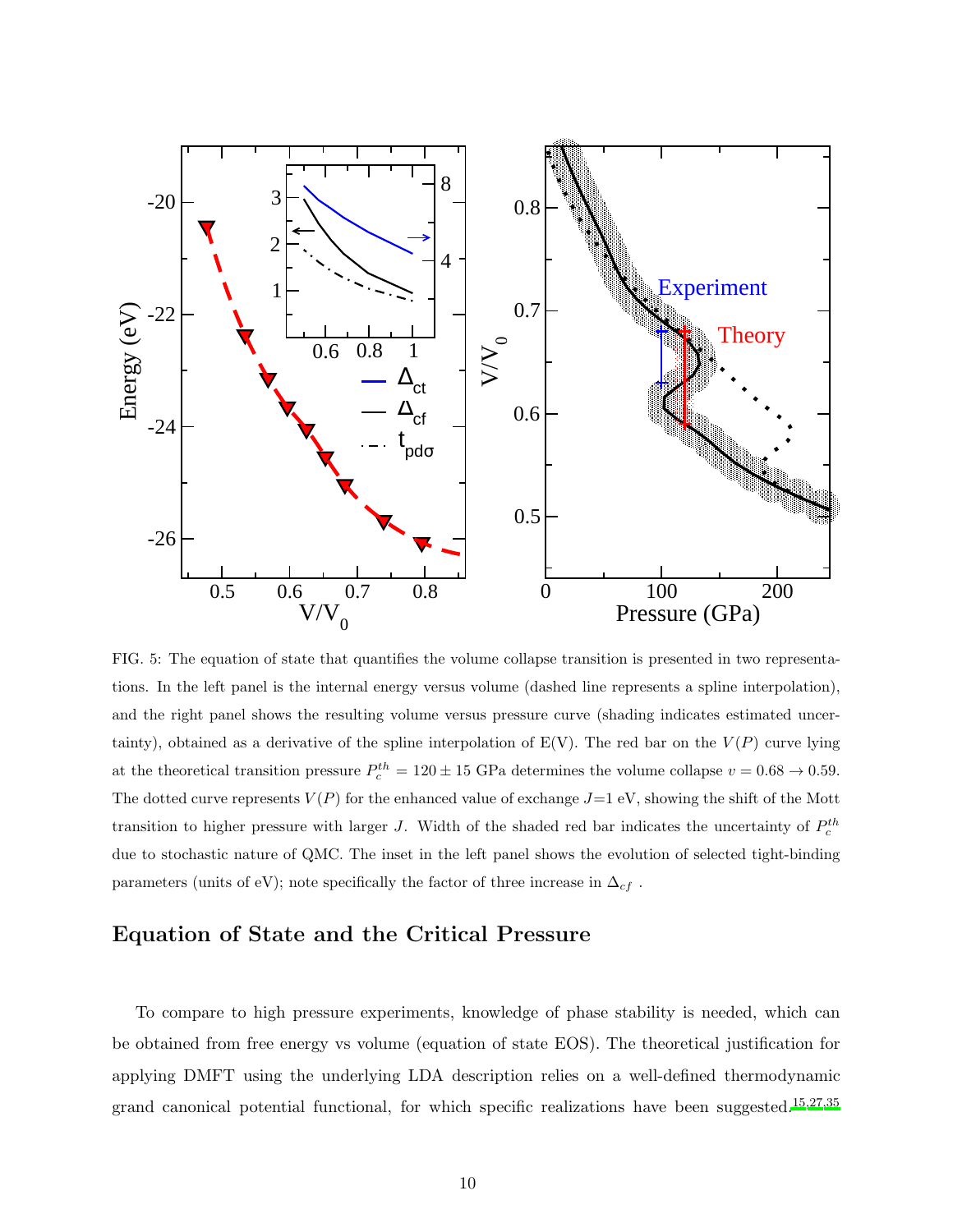Since it is difficult to extract the entropic term<sup>[28](#page-15-11)</sup> in the free energy we restrict ourselves to evaluation of the internal energy; in any case the variation of the entropy term is very small on the energy scale of several eV involved in the changes of total energy. We use the internal energy scheme of McMahan et al.<sup>[15](#page-14-15)[,27](#page-15-10)[,28](#page-15-11)[,29](#page-15-12)</sup> that is similar to that of Savrasov and Kotliar<sup>[35](#page-16-2)</sup> corresponding to the expression  $E(V,T) = E_{LDA}(V) + [E_{DMFT}(V,T) - E_{MF}(V)]$ , where  $E_{LDA}$  is the all-electron (unpolarized) LDA energy,  $E_{DMFT}$  is the internal energy corresponding to the self-consistent (dynamic) DMFT solution for the effective Hamiltonian and  $E_{MF}$  is the static mean-field internal energy. The EOS curve is shown in Fig. [5.](#page-9-0) The main feature is the deviation from convexity in the transition region, which leads to a calculated volume collapse  $v^{th} = 0.68 \rightarrow 0.59$  at  $P_c^{th} = 120$  GPa. The metallization and moment collapse obtained here are not far from the high pressure data,  $8,9,10$  $8,9,10$  $8,9,10$  with the transition volume (pressure) being somewhat smaller (larger) than the experimental values  $v_c^{exp} = 0.68 \rightarrow 0.63$ ,  $P_c^{exp} = 100$  GPa. The state just above the collapse is a HS insulator, with the  $t_{2g}$  gap about to close. The collapsed state is LS, the  $e_g$  gap having just closed making it metallic in both subshells.

### Summary and Outlook

These results demonstrate that the underlying LDA band structure, buttressed by on-site interactions  $(U, J)$  treated within the dynamical DMFT ansatz, provide a realistic description of the Mott transition in MnO without input from experiment. This study finally allows a determination of the mechanism of the transition, which could not be uncovered by experiment alone: the magnetic moment collapse, volume collapse, and metal-insulator transitions occur simultaneously, but it is the increasing crystal field splitting (encroachment of the  $O^{2-}$  ion on the internal structure of the Mn ion) and not the increasing bandwidth that tips the balance.

The current results illustrate success of the LDA+DMFT approach in describing a pressuredriven Mott transition in a strongly correlated insulator, joining the growing number of successes of this approach in other strongly correlated real materials. The Kondo volume collapse transition in  $Ce^{15,28}$  $Ce^{15,28}$  $Ce^{15,28}$  $Ce^{15,28}$  and other elemental lanthanides,<sup>[29](#page-15-12)</sup> and the realistic modeling of parts of the complex phase diagram<sup>[16](#page-14-16)</sup> and multiplet effects<sup>[36](#page-16-3)</sup> in Pu reflect the progress in correlated metals, with low temperature properties (heavy fermion characteristics) remaining an imposing challenge. Impressive progress has also been demonstrated in the description of structurally-driven<sup>[17](#page-15-0)[,37](#page-16-4)</sup> and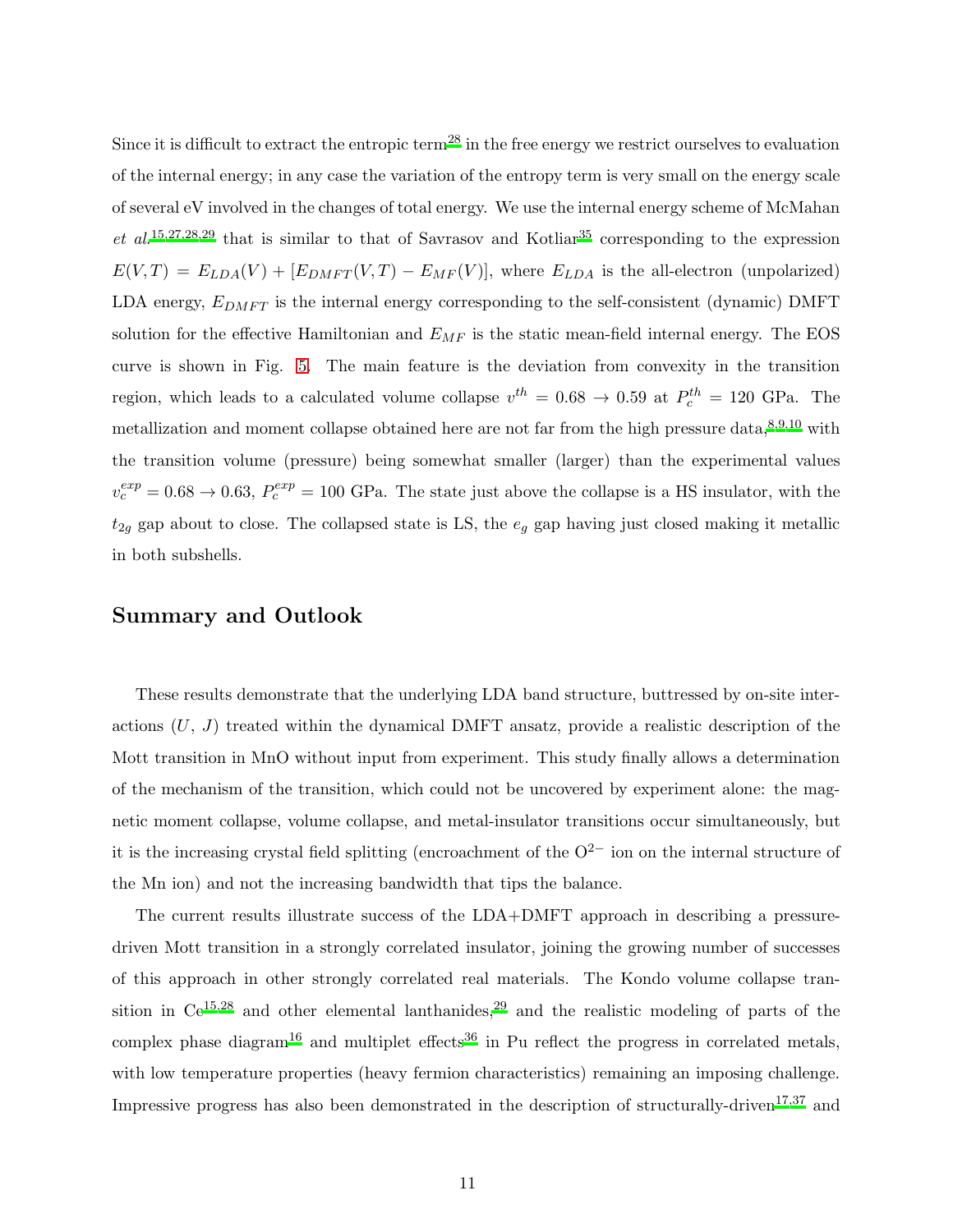doping-driven<sup>[38](#page-16-5)</sup> metal-insulator transitions in transition metal oxides. Excitation spectra<sup>[21](#page-15-4)[,22](#page-15-15)</sup> of the charge-transfer compound NiO at ambient pressure, where O 2p states are tangled with the 3d states, have shown excellent agreement with experiment. These results on MnO bring an additional class of materials into the list of strongly correlated systems whose behavior is becoming understood due to recent theoretical developments.

### Theoretical Approach and Numerical Methods

### Single Particle Hamiltonian and Interaction Term

The LDA+DMFT computational scheme<sup>[19](#page-15-2)</sup> in its present implementation, applied previously to NiO,<sup>[21](#page-15-4)[,22](#page-15-15)</sup> proceeds in two steps: (i) construction of an effective multi-band Hubbard Hamiltonian H via Wannier transformation from a converged (unpolarized, metallic) LDA solution corrected for double-counting of the on-site interaction, and (ii) self-consistent solution of the DMFT equations<sup>[12](#page-14-12)[,20](#page-15-3)</sup> using the quantum Monte-Carlo impurity solver.<sup>[39](#page-16-6)</sup>

$$
H = \sum_{\mathbf{k},\sigma,\alpha,\beta} h_{\mathbf{k},\alpha\beta}^{dd} d_{\mathbf{k}\alpha\sigma}^{\dagger} d_{\mathbf{k}\beta\sigma} + \sum_{\mathbf{k},\sigma,\gamma,\delta} h_{\mathbf{k},\gamma\delta}^{pp} p_{\mathbf{k}\gamma\sigma}^{\dagger} p_{\mathbf{k}\delta\sigma} + \sum_{\mathbf{k},\sigma,\alpha,\gamma} h_{\mathbf{k},\alpha\gamma}^{dp} d_{\mathbf{k}\alpha\sigma}^{\dagger} p_{\mathbf{k}\gamma\sigma} + \sum_{\mathbf{k},\sigma,\gamma,\alpha} h_{\mathbf{k},\gamma\alpha}^{pd} p_{\mathbf{k}\gamma\sigma}^{\dagger} d_{\mathbf{k}\alpha\sigma} + \sum_{i,\sigma,\sigma',\alpha,\beta} \mathcal{U}_{\alpha\beta}^{\sigma\sigma'} n_{i\alpha\sigma}^d n_{i\beta\sigma'}^d,
$$

where  $d_{\mathbf{k}\alpha\sigma}$  ( $p_{\mathbf{k}\gamma\sigma}$ ) is the Fourier transform of the operator  $d_{i\alpha\sigma}$  ( $p_{i\gamma\sigma}$ ), which annihilates the d (p) electron with orbital and spin indices  $\alpha\sigma$  ( $\gamma\sigma$ ) in the *i*<sup>th</sup> unit cell, and  $n_{i\alpha\sigma}^{d}$  is the corresponding d occupation number operator.

The single particle part of the Hamiltonian was obtained by a Wannier function projection method<sup>[40](#page-16-7)</sup>, which amounts to a unitary transformation in the Hilbert space containing Mn  $3d$ , O 2p bands and the next lowest empty (polarization) conduction band. The site energy of the Mn 3d orbitals was corrected for double counting of the  $d-d$  interaction by subtracting from the LDA site energy  $\varepsilon_d$  a Hartree-like term giving  $\varepsilon_d^{\circ} = \varepsilon_d - (N-1)\overline{U}n_{LDA}$ , where  $N = 10$  is the total number of orbitals per Mn site,  $\bar{U}$  is the average Coulomb repulsion and  $n_{LDA}$  is the average occupancy per d-orbital. Since the  $p - d$  band separation  $\Delta_{ct}$  in MnO, which is to some extent influenced by the choice of the double-counting term, is rather large in the transition region, small variation of  $\Delta_{ct}$  will not change the results.

#### The Coulomb Interaction Matrix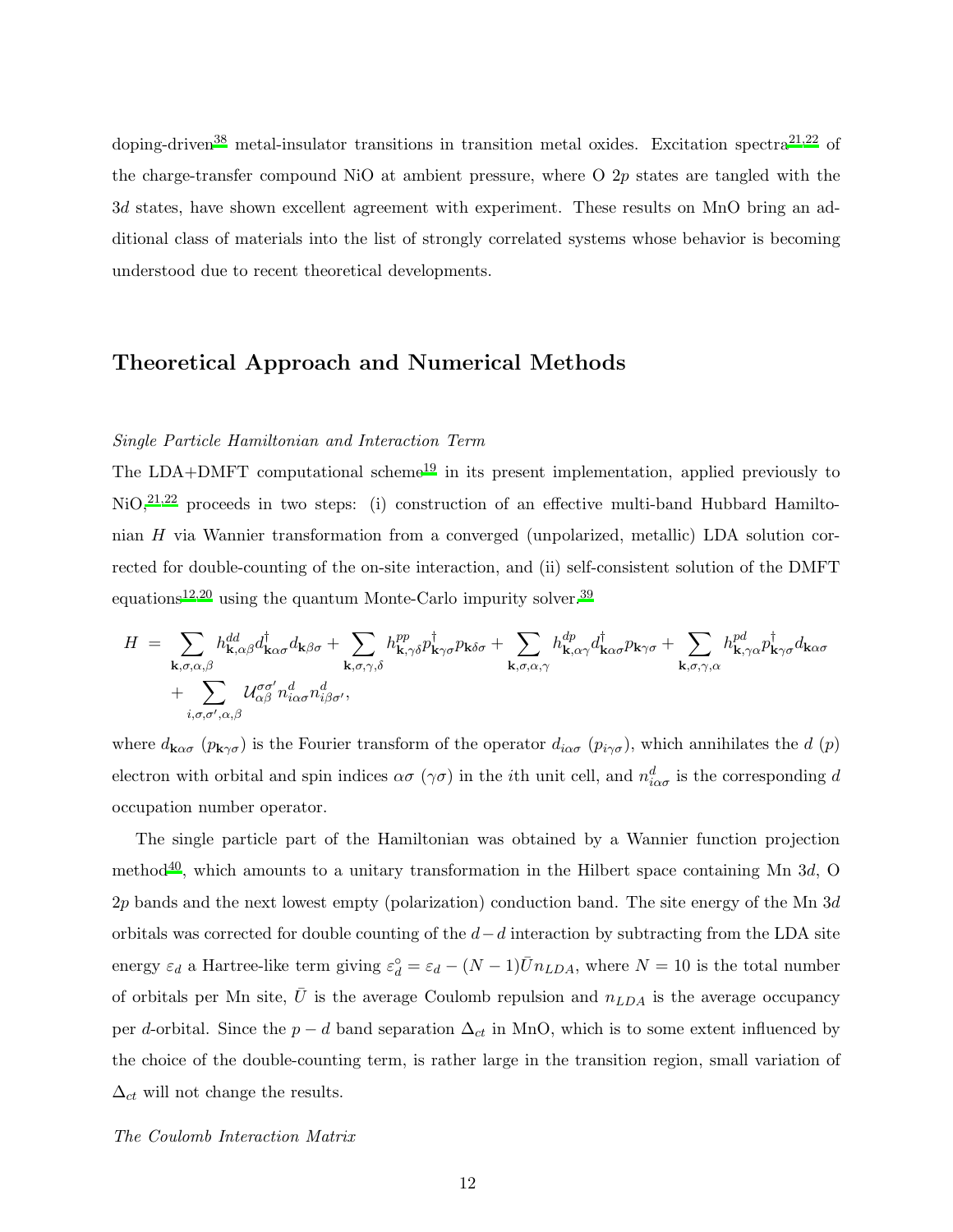The on-site Coulomb interaction  $\mathcal{U}_{\alpha\beta}^{\sigma\sigma'}(U,J)$  within the Mn 3d shell, restricted to density-density terms only, was expressed as usual<sup>[41](#page-16-8)</sup> in terms of the direct  $(U)$  and exchange  $(J)$  interaction strengths related to the Slater integrals  $F_0, F_2, F_4$ . The numerical values<sup>[33](#page-16-0)</sup> of  $U=6.9$  eV and  $J=0.86$ eV were obtained by the constrained LDA method<sup>[42](#page-16-9)</sup>. Since they exhibit only a small pressure dependence, these values were used for all volumes. We used L=100 imaginary time points in the Monte-Carlo simulation, in which the standard single-field-flip moves were augmented by special global moves that played a crucial role in ensuring ergodic sampling in the transition region. To obtain an indication of the robustness of our results we perform, in parallel with these ab initio interaction strengths, calculations with an enhanced (by 15%) value of  $J=1$  eV (and fixed  $U/J$ ratio). All the presented results were obtained at the temperature T=1160 K, in the rocksalt structure.

#### Monte Carlo Procedure; Introduction of Global Moves

The DMFT equations were solved numerically on a Matsubara contour (using asymptotic expansions for frequencies  $\omega_n > 500 \text{ eV}$ , and the k-space integrals were performed by summation over 3375 k-points in the first Brillouin zone. The chemical potential was adjusted in each DMFT iteration to guarantee the total electron count of  $11 \pm 10^{-6}$ . The impurity problem was solved using the Hirsch-Fye QMC algorithm[39](#page-16-6) modified for multiple orbitals. The on-site interaction was decoupled using a single binary Hubbard-Stratonovich auxiliary field  $S_{\alpha\beta}(l)$  for each pair of orbitals  $\alpha\beta$  and each of L imaginary time slices (45 auxiliary fields for each time slice).

The key innovation in this application to MnO in the transition regime was introduction of global Monte-Carlo moves in addition to the usual single-flips of the auxiliary fields. These moves allow for fluctuations between HS- and LS-like configurations, which are otherwise practically unreachable with the standard single-auxiliary-field-flip moves. The purpose of global moves is to mimic transferring electrons between orbitals. In general there is no straightforward relationship between a given configuration of auxiliary fields, described by a binary L-vector  $S_{\alpha\beta}$  and the occupancy of orbitals. However, in the case of two atomic orbitals the probability distribution is peaked around auxiliary field configurations corresponding to a particular orbital occupancy, and flipping all fields corresponds to swapping occupancies of the two orbitals<sup>[43](#page-16-10)</sup>. This can be generalized to multiple orbitals as follows. To swap occupancies of orbitals  $\alpha$  and  $\beta$  one has to: (1) flip fields in  $S_{\alpha\beta}$ , (2) for all remaining fields coupled to orbitals  $\alpha$  or  $\beta$  swap the configurations  $S_{\gamma\alpha} \leftrightarrow S_{\gamma\beta}$ . Since the decoupling is anti-symmetric with respect to the ordering of orbitals, auxiliary fields must be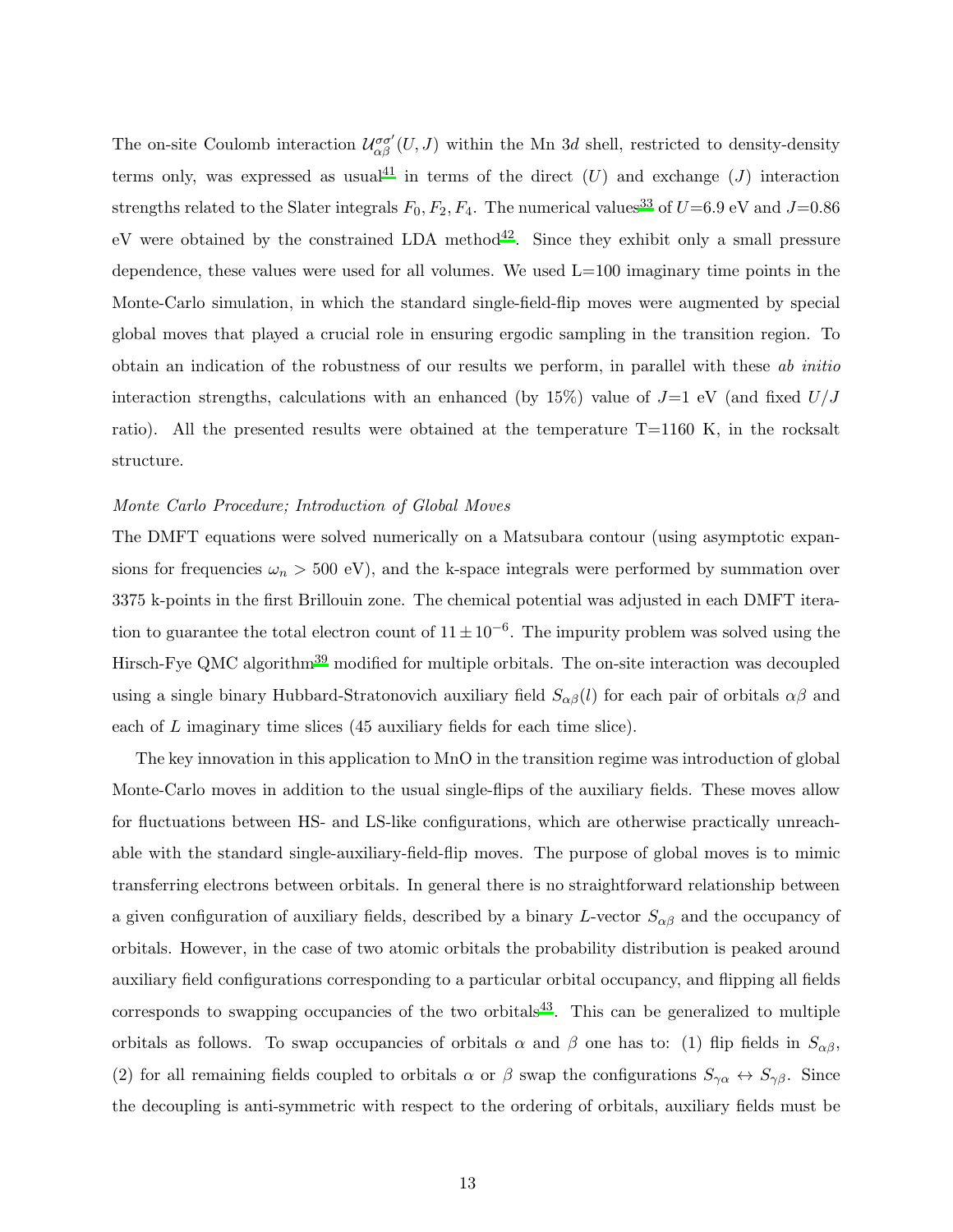flipped in step (2) whenever the order of orbitals changes between  $S_{\gamma\alpha}$  and  $S_{\gamma\beta}$ .

Testing several types of the above moves we found that only simultaneous moves of two electrons between  $t_{2g}$  and  $e_g$  orbitals of opposite spin (i.e. moves intuitively expected in LS↔HS fluctuations) have appreciable acceptance. The acceptance rate of the global moves was found to be large only in the transition regime, which had been characterized by unusually slow convergence of the DMFT cycle. We checked for the possibility of multiple solutions, but found none at the temperature of these simulations. The numerical value of the total energy, limited by the stochastic error of the  $E_{DMFT}$  term, was converged to the accuracy of 0.06 eV in the transition regime and 0.02 eV anywhere else. The spectral densities were calculated by the maximum entropy analytic continuation technique<sup>[44](#page-16-11)</sup> applied to the imaginary-time Green functions from  $4 \times 10^7 - 6 \times 10^7$ QMC-simulation sweeps collected into 2000-20000 bins.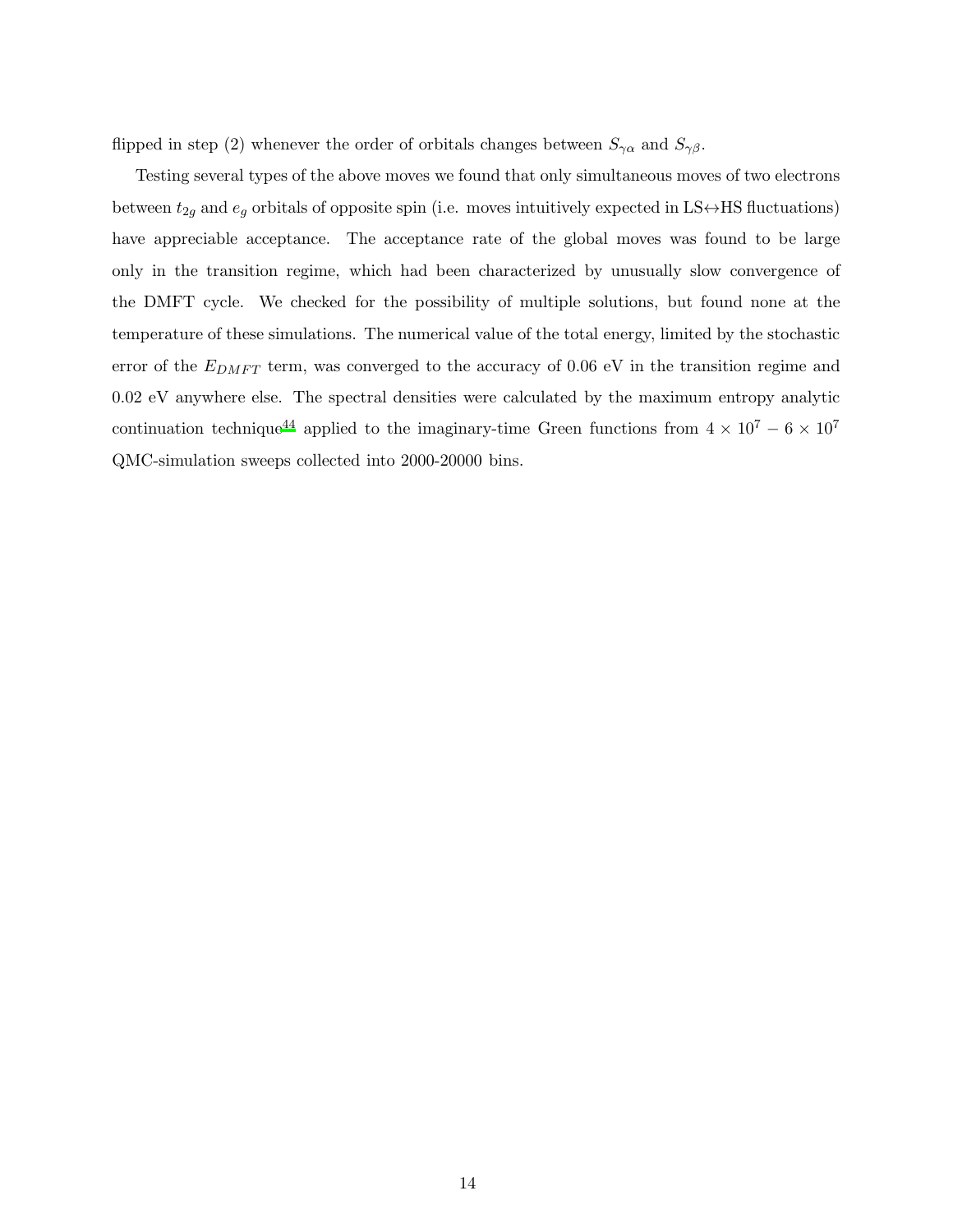### References

- <span id="page-14-0"></span><sup>∗</sup> Electronic address: [jan.kunes@physik.uni-augsburg.de](mailto:jan.kunes@physik.uni-augsburg.de)
- <span id="page-14-1"></span><sup>1</sup> Mott N. F. The Basis of the Electron Theory of Metals, with Special Reference to the Transition Metals. Proc. Phys. Soc. (London) A62, 416 (1949).
- <span id="page-14-2"></span><sup>2</sup> Mott N. F. Metal-insulator Transition. Rev. Mod. Phys.  $40, 677$  (1968).
- <span id="page-14-3"></span><sup>3</sup> Imada M., Fujimori A., and Tokura Y. Metal-Insulator Transitions. Rev. Mod. Phys. **70**, 1039 (1998).
- <span id="page-14-4"></span><sup>4</sup> Saitoh T., Bouquet A. E., Mizokawa T., and Fujimori A. Systematic Variation of the Electronic Structure of 3d Transition-metal compounds. Phys. Rev. B 52, 7934 (1995).
- <span id="page-14-5"></span><sup>5</sup> Noguchi Y. Kusaba K., Fukuoka K., and Syono Y. Shock-induced Phase Transition of MnO around 90 GPa. Geophys. Res. Lett. 23, 1469 (1996).
- <span id="page-14-6"></span><sup>6</sup> Mita Y., Sakai Y., Izaki D., Kobayashi M., Endo S. and Mochizuki S. Optical Study of MnO Under Pressure. Phys. Stat. Sol. (B) 223, 247 (2001).
- <span id="page-14-7"></span><sup>7</sup> Mita Y. D. Izaki, M. Kobayashi, and S. Endo, Pressure-induced Metallization of MnO. Phys. Rev. B 71, 100101 (2005).
- <span id="page-14-8"></span><sup>8</sup> Patterson J. R., Aracne C. M., Jackson D. D., Malba V., Weir S. T., Baker P. A., and Vohra Y. K. Pressure-induced Metallization of the Mott Insulator MnO. Phys. Rev. B 69, 220101 (2004).
- <span id="page-14-9"></span><sup>9</sup> Yoo C. S., Maddox B. R., Klepeis J.-H. P., Iota V., Evans W., McMahan A., Hu M., Chow P., Somayazulu M., Häusermann D., Scalettar R. T., and Pickett W, E. First-order Isostructural Mott Transition in Highly Compressed MnO. Phys. Rev. Lett. 94, 115502 (2005).
- <span id="page-14-10"></span><sup>10</sup> Rueff J.-P., Mattila A., Badro J., Vankò G., and Shukla A. Electronic Properties of Transition-metal Oxides Under High Pressure Revealed by X-ray Emission Spectroscopy. J. Phys.: Cond. Matt. 17, S717 (2005).
- <span id="page-14-11"></span><sup>11</sup> Metzner W. and Vollhardt D. Correlated Lattice Fermions in  $d = \infty$  Dimensions. Phys. Rev. Lett. 62. 324-327 (1989).
- <span id="page-14-12"></span><sup>12</sup> Georges A., Kotliar G., Krauth W., and Rozenberg M. J. Dynamical Mean-field Theory of Strongly Correlated Fermion Systems and the Limit of Infinite Dimensions. Rev. Mod. Phys. 68, 13 (1996).
- <span id="page-14-13"></span><sup>13</sup> Kotliar G. and Vollhardt D., Phys. Today  $57(3)$ , 53 (2004).
- <span id="page-14-14"></span><sup>14</sup> Lichtenstein A. I. and Katsnelson M. I. Ab initio Calculations of Quasiparticle Band Structure in Correlated Systems: LDA++ Approach. Phys. Rev. B 57, 6884 (1998)
- <span id="page-14-15"></span><sup>15</sup> Held K., McMahan A. K., and Scalettar R. T. Cerium Volume Collapse: Results from the Merger of Dynamical Mean-Field Theory and Local Density Approximation. Phys. Rev. Lett. 87, 276404 (2001).
- <span id="page-14-16"></span><sup>16</sup> Savrasov S. Kotliar G., and Abrahams E. Electronic Correlations in Metallic Plutonium within Dynamical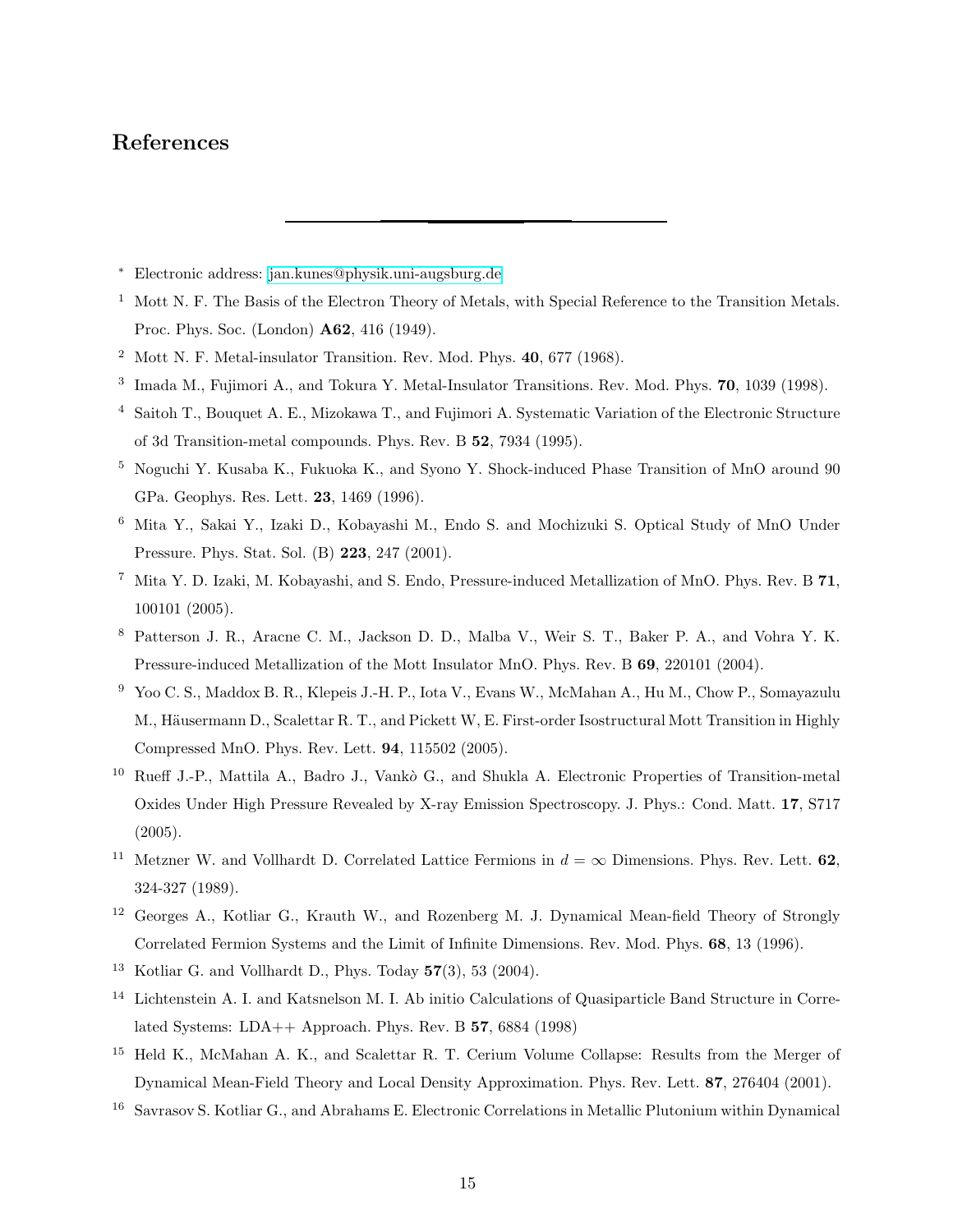Mean-field Picture. Nature 410, 793 (2001).

- <span id="page-15-0"></span><sup>17</sup> Held K., Keller G., Eyert V., Vollhardt D., and Anisimov V. I. Mott-Hubbard Metal-Insulator Transition in Paramagnetic V2O3: An LDA+DMFT(QMC) Study. Phys. Rev. Lett. 86, 5345 (2001).
- <span id="page-15-1"></span><sup>18</sup> Georges A. Strongly Correlated Electron Materials: Dynamical Mean Field Theory and Electronic Structure. AIP Conference Proceedings 715, 3-73 (2004).
- <span id="page-15-2"></span><sup>19</sup> Held K., Nekrasov I. A., Keller G., Eyert V., Blumer N., McMahan A.K., Scalettar R. T., Pruschke Th., Anisimov V. I., and Vollhardt D. Realistic Investigations of Correlated Electron Systems with LDA+DMFT. Phys. Stat. Solidi b 243, 2599 (2006).
- <span id="page-15-3"></span><sup>20</sup> Kotliar G., Savrasov S. Y., Haule K., Oudovenko V. S., Parcollet O., and Marianetti C. A. Electronic Structure Calculations with Dynamical Mean Field Theory. Rev. Mod. Phys. 78, 865 (2006).
- <span id="page-15-4"></span><sup>21</sup> Kuneš J., Anisimov V. I., Lukoyanov A. V., and Vollhardt D., Local Correlations and Hole Doping in NiO: A Dynamical Mean Field Study. Phys. Rev. B 75, 165115 (2007);
- <span id="page-15-15"></span><sup>22</sup> Kuneš J., V. I. Anisimov, S. L. Skornyakov, A. V. Lukoyanov, and D. Vollhardt, NiO: Correlated Band Structure of a Charge-Transfer Insulator. Phys. Rev. Lett. 99, 156404 (1997).
- <span id="page-15-5"></span><sup>23</sup> Cohen R. E., Mazin I. I., and Isaak D. G., Magnetic Collapse in Transition Metal Oxides at High Pressure: Implications for the Earth. Science 275, 654 (1997).
- <span id="page-15-6"></span><sup>24</sup> Fang Z., Solovyev I. V., Sawada H., and Terakura K. First Principles Study on Electronic Structures and Phase Stability of MnO and FeO Under High Pressure. Phys. Rev. B 59, 762 (1999).
- <span id="page-15-7"></span><sup>25</sup> Kasinathan D., Kuneš J., Koepernik K., Diaconu C. V., Martin R. L., Prodan I. D., Scuseria G., Spaldin N., Petit L., Schulthess T. C., and Pickett W. E. Mott Transition of MnO under Pressure: Comparison of Correlated Band Theories. Phys. Rev. B 74, 195110 (2006).
- <span id="page-15-8"></span><sup>26</sup> Kasinathan D., Koepernik K., and Pickett W. E., Pressure-Driven Magnetic Moment Collapse in the Ground State of MnO. New J. Phys. 9, 235 (2007).
- <span id="page-15-10"></span><sup>27</sup> McMahan A. K., Held K., and Scalettar R. T. Thermodynamic and Spectral Properties of Compressed Ce Calculated Using a Combined Local-density Approximation and Dynamical Mean Field Theory. Phys. Rev. B 67, 075108 (2003).
- <span id="page-15-11"></span><sup>28</sup> McMahan A. K., Combined Local-density and Dynamical Mean Field Theory Calculations for the Compressed Lanthanides Ce, Pr, and Nd. Phys. Rev. B 72, 115125 (2005).
- <span id="page-15-12"></span><sup>29</sup> McMahan A. K., Held K., and Scalettar R. T. Thermodynamic and Spectral Properties of Compressed Ce Calculated using a Combined Local-density Approximation and Dynamical Mean-field Theory. Phys. Rev. B 67, 075108 (2003).
- <span id="page-15-9"></span><sup>30</sup> van Elp J., Potze R. H., Eskes H., Berger R., and Sawatzky G. A. Electronic Structure of MnO. Phys. Rev. B 44, 1530 (1991).
- <span id="page-15-13"></span> $31$  Liebsch A., Mott Transitions in Multiorbital Systems. Phys. Rev. Lett. **91**, 226401 (2003).
- <span id="page-15-14"></span><sup>32</sup> Koga A., Kawakami N., Rice T. M., and Sigrist M. Orbital-Selective Mott Transitions in the Degenerate Hubbard Model. Phys. Rev. Lett. 92, 216402 (2004).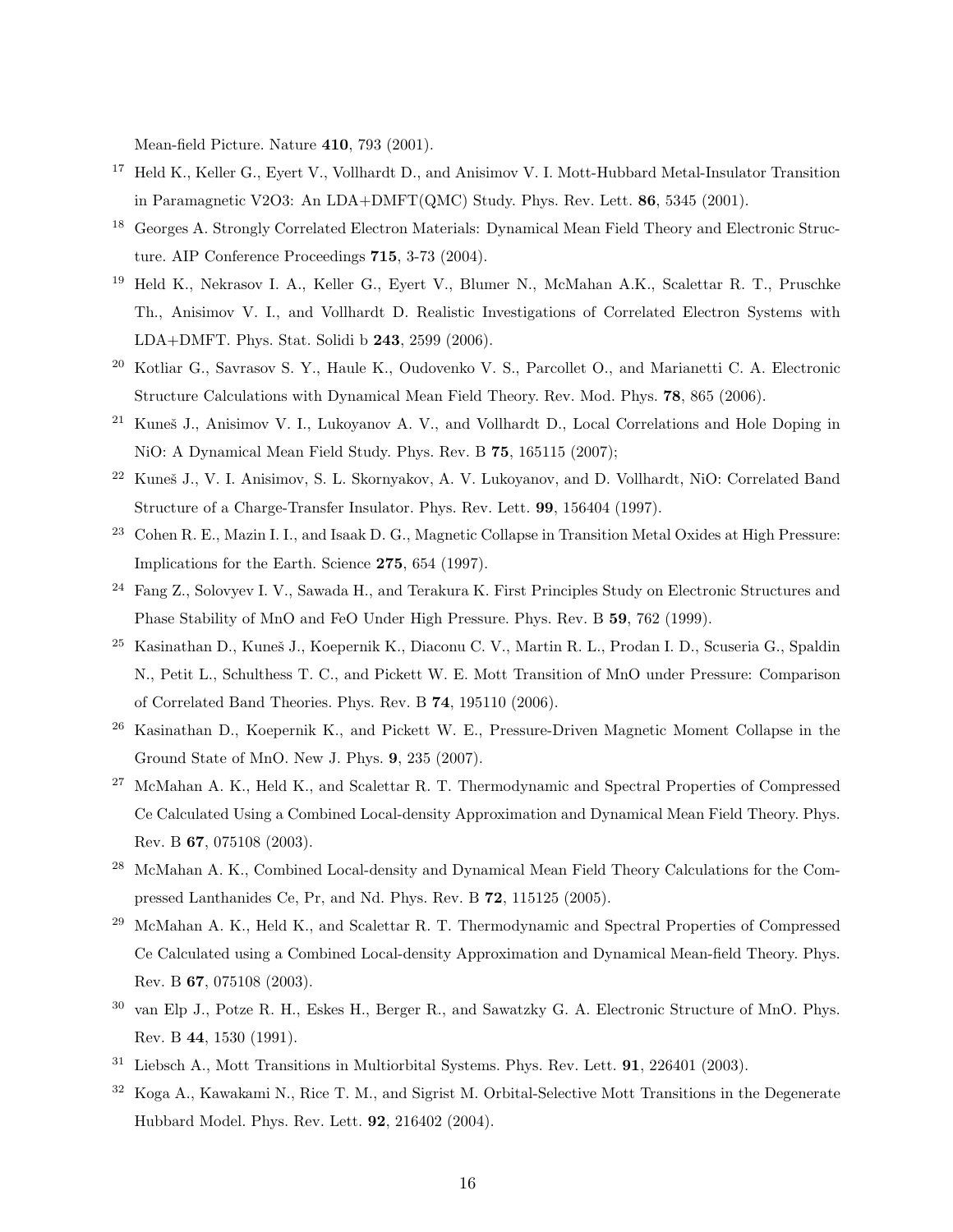- <span id="page-16-0"></span><sup>33</sup> Anisimov V. I., Zaanen J., and Andersen O. K., Phys. Rev. B 44, 943 (1991).
- <span id="page-16-1"></span><sup>34</sup> Werner P. and Millis A. J. High-Spin to Low-Spin and Orbital Polarization Transitions in Multiorbital Mott Systems. Phys. Rev. Lett. 99, 126405 (2007).
- <span id="page-16-2"></span><sup>35</sup> Savrasov S. Y. and Kotliar G. Spectral Density Functionals for Electronic Structure Calculations. Phys. Rev. B 69, 245101 (2004).
- <span id="page-16-3"></span><sup>36</sup> Shick A., Havela L., Kolorenc J., Drchal V. Multiplet Effects in the Electronic Structure of δ-Pu, Am and their Compounds. Europhys. Lett. 77, 5 (2007).
- <span id="page-16-4"></span><sup>37</sup> Pavarini E., Biermann S., Poteryaev A., Lichtenstein A. I., Georges A., and Andersen O. K. Mott Transition and Suppression of Orbital Fluctuations in Orthorhombic  $3d<sup>1</sup>$  Perovskites. Phys. Rev. Lett. 92, 176403 (2004).
- <span id="page-16-5"></span> $38$  Craco L, Laad MS, Leoni S, Muller-Hartmann E. Insulator-metal Transition in the Doped  $3d<sup>1</sup>$  Transition Metal Oxide LaTiO−3. Phys. Rev. B 70, 195116 (2004).
- <span id="page-16-6"></span> $39$  Hirsch J. E. and Fye R. M. Monte Carlo Method for Magnetic Impurities in Metals. Phys. Rev. Lett.  $56$ , 2521 (1986).
- <span id="page-16-7"></span><sup>40</sup> Anisimov V. I., Kondakov D. E., Kozhevnikov A. V., Nekrasov I. A., Z. V. Pchelkina V., Allen J. W., Mo S.-K., H.-D. Kim H.-D., Metcalf P., Suga S., Sekiyama A., Keller G., Leonov I., Ren, X., and Vollhardt D. Full Orbital Calculation Scheme for Materials with Strongly Correlated Electrons. Phys. Rev. B 71, 125119 (2005).
- <span id="page-16-8"></span><sup>41</sup> Shick A. B, Liechtenstein A. I., and Pickett W. E. Implementation of the LDA+U Method Using the Full Potential Linearized Augmented Plane Wave Basis. Phys. Rev. B 60, 10763 (1999).
- <span id="page-16-9"></span><sup>42</sup> Anisimov V. I. and Gunnarsson O. Density Functional Calculation of Effective Coulomb Interactions in Metals. Phys. Rev. B 43, 7570 (1991).
- <span id="page-16-10"></span><sup>43</sup> Scalettar R. T., Noack R. M., and Singh R. R. Ergodicity at Large Couplings with the Determinant Monte Carlo Algorithm. Phys. Rev. B 44, 10502 (1991).
- <span id="page-16-11"></span><sup>44</sup> Jarrell M. and Gubernatis J. E. Bayesian Inference and the Analytic Continuation of Imaginary-Time Quantum Monte Carlo Data. Phys. Rep. 269, 133 (1996).

## Acknowledgments

J.K. gratefully acknowledges the Research Fellowship of the Alexander von Humboldt Foundation. We acknowledge numerous discussions with D. Vollhardt and A. K. McMahan, and useful interaction with K.-W. Lee during the latter stages of this work. This work was supported by SFB 484 of the Deutsche Forschungsgemeinschaft (J.K.), by the Russian Foundation for Basic Research under the grants RFFI-06-02-81017, RFFI-07-02-00041 (V.I.A. and A.V.L.) and the Dynasty Foun